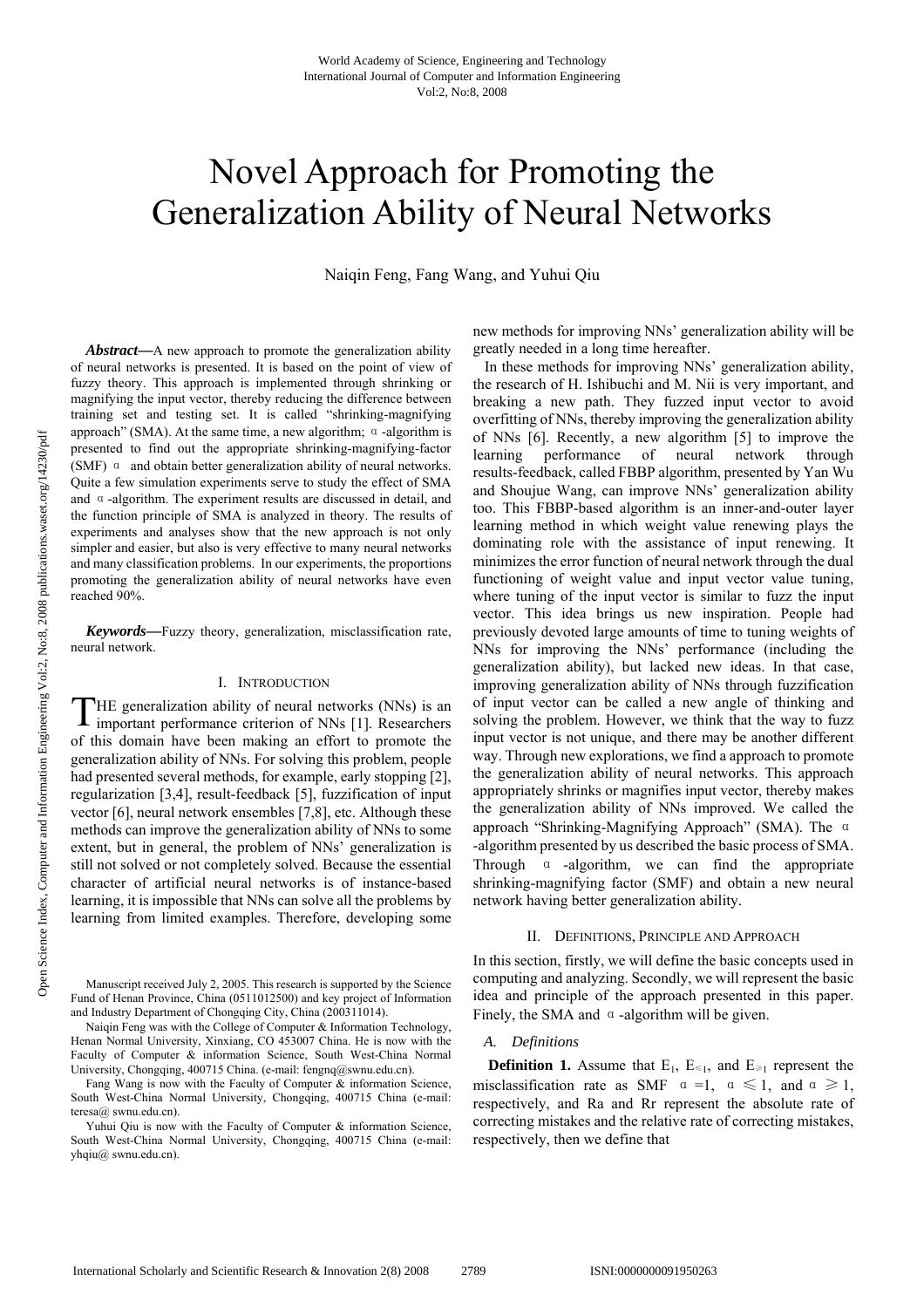$$
Ra = (E1 - E≤1) × 100%, if α ≤ 1
$$
\n(1)  
\n
$$
Ra = (E1 - E≥1) × 100%, if α ≥ 1
$$
\n(2)  
\n
$$
Rr = (E1 - E≤1) / E1 × 100%, if α ≤ 1
$$
\n(3)

 $\text{Rr} = (E_1 - E_{\geq 1})/E_1 \times 100\%, \text{ if } \alpha \geq 1$  (4)

**Definition 2.** For vector *p*, mode m and shrinking magnifying factor  $\alpha$ , the  $\alpha$ -fuzzy-mode-shrinking operation FmodS of *p* is defined as:

$$
F \operatorname{mod} S(\alpha p) = \begin{cases} f(\alpha p), & \alpha \le 1 \\ g((\alpha - m)p), & \alpha > 1 \end{cases}
$$
 (5)

where,  $m \in N$  (natural number set), f and g are the real function, for example, It can be f( $\alpha$  p)= $\alpha$  p, g( $(\alpha -m)p$ )=  $(\alpha -m)p$ , etc... In general, f and g are different.

## *B. Basic Idea and Principle*

Let's see a simple phenomenon in life.

**Screen Effect** Open the computer, tuning the screen, the picture can be shrunk or magnified. With the tuning of shrinking or magnifying, the picture can be clear on the whole but fuzzy on the local (when shrinking). Sometimes, it can become clear on the local but fuzzy on the whole (when magnifying). When shrinking, the object might become a fuzzy dot, and when magnifying, it might become losing its original appearance because the picture overflows out of the screen. In brief, in the two conditions, the object is fuzzed on the local or on the whole, respectively.

**Shrinking-Magnifying Principle Fuzz-Based** In practice, the approach of magnifying or shrinking things is often adopted by people. The former magnified the detail of the thing, in order to observe and research the thing's parts more accurately. However, with the parts being more accurate, the thing is fuzzed relatively on the whole, so belonging to the fuzzed approach on the whole; and the latter, shrinking approach, through shrinking the object and ignoring its detail, summaries the object in order to grasp the whole. However, with the whole of the object being clearer, the parts of the object are fuzzed relatively; thereby it belongs to the fuzzed approach on the local. So the two approaches, magnifying and shrinking, seem to like a contradiction, but in fact they have the inner consistency, and can be viewed as two different fuzz approaches. Along with that two objects are fuzzed on the part or on the whole, their differences must be reduced on the local or on the whole, making two objects that are very different more approach, even being merged into the same kind.

For example, assume that training example  $p=[x_1,x_2,x_3,x_4]$  $=[0.3, 0.8, 0.2, 0.5]$ , test example  $p_1=[x_1, x_2, x_3, x_4]$ 

 $=[0.6, 0.3, 0.7, 0.2]$ , taking the stand on fuzzy theory [9~10], we can view  $p$  and  $p_i$  as two fuzzy sets. If using the Hamming distance formula,

$$
d(p, p_1) = \frac{1}{n} \times \sum_{i=1}^{n} |\mu_{p(x_i)} - \mu_{p(x_i)}|
$$
 (6)

and calculating semantic distance between  $p$  and  $p_i$ , then the semantic distance under normal condition and the semantic distance when adopting SMA( $\alpha$ =0.02) respectively are:

$$
d(p, p_1) = \frac{1}{4} \times \sum_{i=1}^{4} | \mu_{P(x_i)} - \mu_{P(x_i)} |
$$

$$
= \frac{1}{4}(0.3 + 0.5 + 0.5 + 0.3) = 0.4
$$

$$
d(\alpha.p, \alpha.p_1) = \frac{\alpha}{4} \times \sum_{i=1}^{4} |\mu_{p(x_i)} - \mu_{p(x_i)}|
$$

$$
= \frac{1}{4} \times 0.02 \times (0.3 + 0.5 + 0.5 + 0.3) = 0.008
$$

Obviously, the fuzzy functioning of SMA makes the semantic distance between the training example and the testing example decrease many times, thereby there may be the possibility of correctly classifying to *p1*.

To magnifying method  $( \alpha > 1)$ , through FmodS operation, the semantic distance between  $p$  and  $p_l$  can also be decreased, so it provides the possibility to improve the generalization ability of neural network too.

#### *C. Shrinking-Magnifying Approach*

Based on the point of view of fuzzy theory given above, Shrinking-Magnifying Approach (SMA) is presented. This approach shrinks or magnifies input vector of a NN appropriately in advanced, thereby reducing the differences between training set and testing set, and improving the generalization ability of the NN. The appropriate shrinking-magnifying factor (SMF) α is determined by α -algorithm.

## *D.* <sup>α</sup>*-algorithm*

- Step 1. Divide training set  $P_1$  and testing  $P_2$ , corresponding target set  $t_1$  and  $t_2$ . Determine the search range [a, b] and search step  $\delta$ ; j=0;
- Step 2. for r=a:  $\delta$ :b
- Step 3.  $j=j+1$ ;  $\alpha$  [j]=r;
- Step 4.  $p_1 = \alpha$  [j]  $P_1$ ;  $p_2 = \alpha$  [j]  $P_2$ ;
- Step 5. Train or generate the new net by using  $p_1, t_1$ ;
- Step 6. Simulate and test the net by using  $p_2$ , deriving the result  $y_2$ ;
- Step 7. Compare  $y_2$  with  $t_2$ , calculate error  $E[j]=t_2-y_2$ ;
- Step 8. endfor;
- Step 9. Find out the error  $E_{\alpha=1}$  while  $\alpha$  [j]=1;
- Step10. if min(E[j]) $\leq E_{\alpha=1}$  then find out corresponding  $\alpha$  [j],  $\alpha_0 = \alpha$  [j];

else 
$$
\alpha_0=1
$$
;endif;

- Step11.  $p_0 = \alpha_0 \cdot P_1$ ;
- Step12. Train or generate the target neural network NET by  $p_0$ ; Step13. Return

#### III. EXPERIMENTS

#### *A. Wine Classification using PNN*

Firstly, we select Probabilistic Neural Network (PNN) to make the experiment to wine classification. PNN is simple and easy, because the scale of PNN is determined depending on the scale of input vector, but not needed to determine the number of neurons by people [1]. On the other hand, PNN is appropriate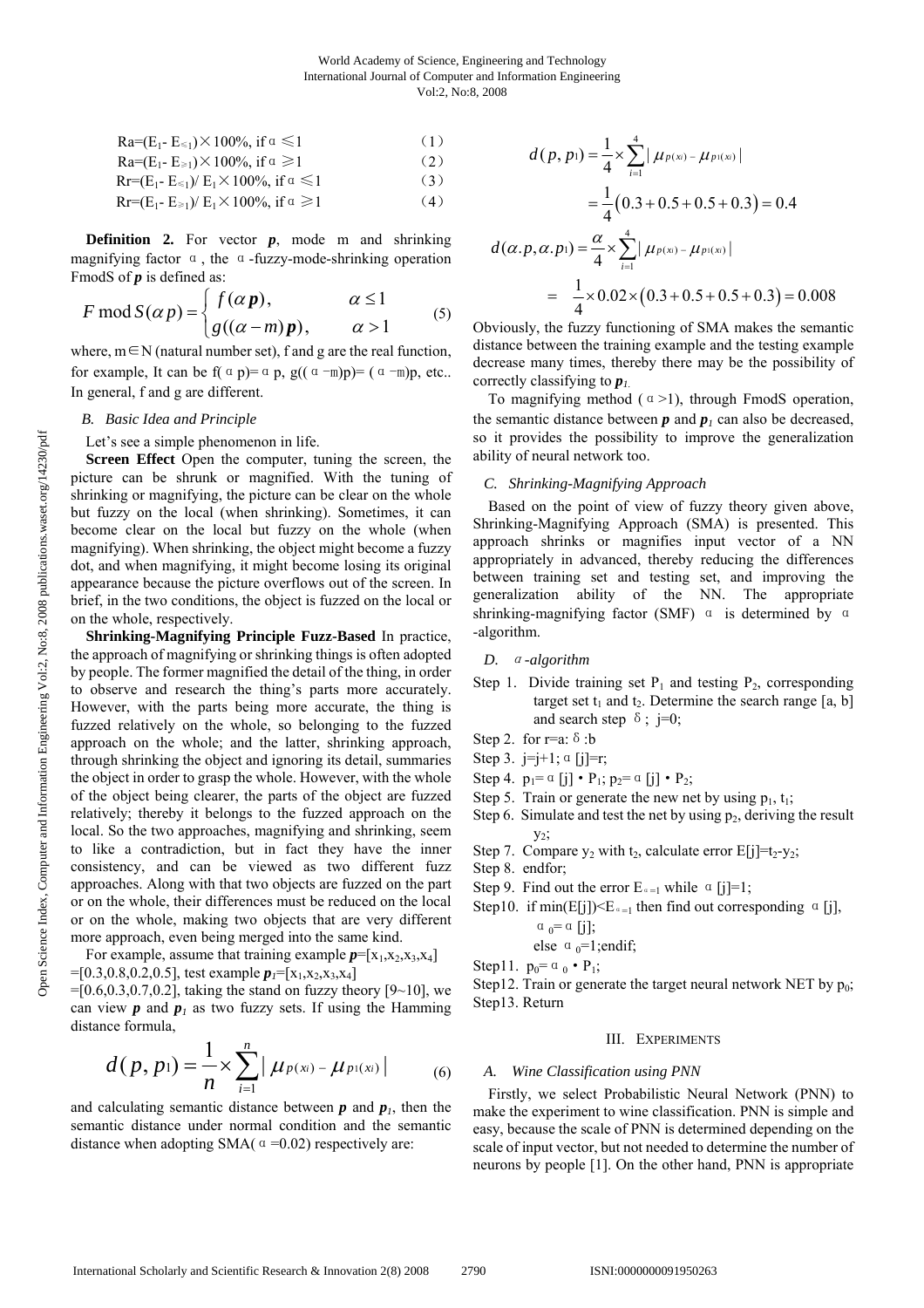for classification problems. Assume that search range of α -algorithm is [0.0001, 2], step  $\delta = 0.0001$ . Wine data set have 178 examples, and every one includes 13 attributes of wine. The 178 examples are divided into three categories, where the first category includes 59 examples; the second category and the third category include 71 examples and 48 examples, respectively. In the experiment, wine dataset is divided into two subsets. In the first subset, the example numbers of each of three categories are 30, 36 and 24, respectively; in the second subset, the example numbers of each of three categories are 29, 35 and 24, respectively. The two subsets are used to train and test respectively. The main results are listed in Table I.

From Table I, we can obtain results as follows:

(1) Shrinking method can reduce the Misclassification Rate (MR) of PNN to wine classification, i.e. SMA is able to reduce or correct misclassification of PNN. The appropriate SMF  $\alpha$  is about 0.05~0.1;

(2) Magnifying can not reduce the MR of PNN to wine classification, on the contrary, the MR increases following increasing of α;

| TABLEI                                   |                   |           |                   |  |  |
|------------------------------------------|-------------------|-----------|-------------------|--|--|
| RESULTS OF WINE CLASSIFICATION USING PNN |                   |           |                   |  |  |
| Shrinking                                | Misclassification | Shrinking | Misclassification |  |  |
| Factor                                   | Rate              | Factor    | Rate              |  |  |
| 0.0001                                   | 53/88             | 0.07      | 25/88             |  |  |
| 0.0003                                   | 42/88             | 0.09      | 25/88             |  |  |
| 0.0005                                   | 30/88             | 0.10      | 25/88             |  |  |
| 0.0007                                   | 30/88             | 0.30      | 26/88             |  |  |
| 0.0009                                   | 29/88             | 0.50      | 29/88             |  |  |
| 0.001                                    | 28/88             | 0.70      | 34/88             |  |  |
| 0.003                                    | 25/88             | 0.90      | 42/88             |  |  |
| 0.005                                    | 27/88             | 1.00      | 44/88             |  |  |
| 0.007                                    | 25/88             | 1.10      | 46/88             |  |  |
| 0.009                                    | 28/88             | 1.30      | 53/88             |  |  |
| 0.01                                     | 28/88             | 1.50      | 54/88             |  |  |
| 0.03                                     | 26/88             | 1.70      | 56/88             |  |  |
| 0.05                                     | 25/88             | 2.00      | 57/88             |  |  |
|                                          |                   |           |                   |  |  |

(3) By calculating from Table I and formula 1 and 3, the maximum of Ra and Rr respectively are:

max(Ra)=(E<sub>1</sub>- E<sub>0.05</sub>) × 100%=19/88 × 100%=22%

max(Rr)=(E<sub>1</sub>- E<sub>0.05</sub>)/ E<sub>1</sub>×100%=19/44×100%=43%

From the above we can see that, when SMA is applied to PNN to wine classification, Ra and Rr of SMA are good.

## *B. Iris Classification using RBFN*

Iris database is a known data system, widely used to pattern classification problems. Fisher's Iris database includes 150 records or patterns, where every one includes four attributes of Iris: Sepal Length, Sepal Width, Petal Length, and Petal Width, and can be expressed as a vector of four dimensions. The 150 records are divided into three species categories: Iris Setosa, Iris Versicolor, and Iris Virginica, where each of three categories includes 50 records. In our experiment, Iris data set is divided into two parts P1 and P2, each of them includes 75 examples, respectively, where P1 used to establish BPNN, and P2 used to simulate or test. The Radial Basis Function Network (RBFN) is established by function "newrbe" included in MATLAB neural network toolbox. The experiment results are given in Figure 1.

From Figure 1, we can obtain results as follows:

(1) Shrinking method can reduce the Misclassification Rate (MR) of RBFN to Iris classification, i.e. SMA is able to reduce or correct misclassification of RBFN. The appropriate SMF α is about 0.2;

(2) Magnifying can also reduce the MR of RBFN to Iris classification, but the reducing is less than shrinking method. The appropriate SMF  $\alpha$  is about 1.2~1.6,

(3) From Figure 1, the maximum of Ra and Rr respectively are:

max(Ra)=(E<sub>1</sub>- E<sub>0.2</sub>) × 100%>50%

max(Rr)=(E<sub>1</sub>- E<sub>0.2</sub>)/ E<sub>1</sub>×100%>90%

From the above, we can see that the Ra and Rr of SMA are very good when SMA is applied to RBFN to Iris classification. This is encouraging because of obviously improving the generalization ability of RBFN.



Fig. 1 Results of iris classification using RBFN

## *C. Iris Classification using BPNN*

The application of neural networks using back propagation algorithm (BPNN) is very much wide at present, so the effect of SMA to BPNN should be studied. In this experiment, the architecture of BPNN is 4-6-3, and its transfer functions are "tansig" and "purelin", respectively. The learning algorithm to BPNN adopts the sized conjugate gradient back propagation algorithm. The BPNN is established by function "newff" included in MATLAB neural network toolbox. The Iris database used in this experiment is the same as the Iris database used in the above experiment. The main results are given in Table II.

The experiment results of BPNN are very interesting, and worth research.

(1) The results are concerned with initialization of BPNN. The experiment results show that SMA is not effective to BPNN's generalization ability to Iris classification problem, when all values of weights and biases of BPNN are initialized as zero through function "initzero". Whatever what value SMF α takes, the MR is always 18/75 (BPNN is established by function "newcf"). However, when the NN is initialized by Nguyen-Widrow method (by adopting this method, the activated area of every neuron will be well-distributed in whole input space, thereby avoiding wastage of neurons), SMA is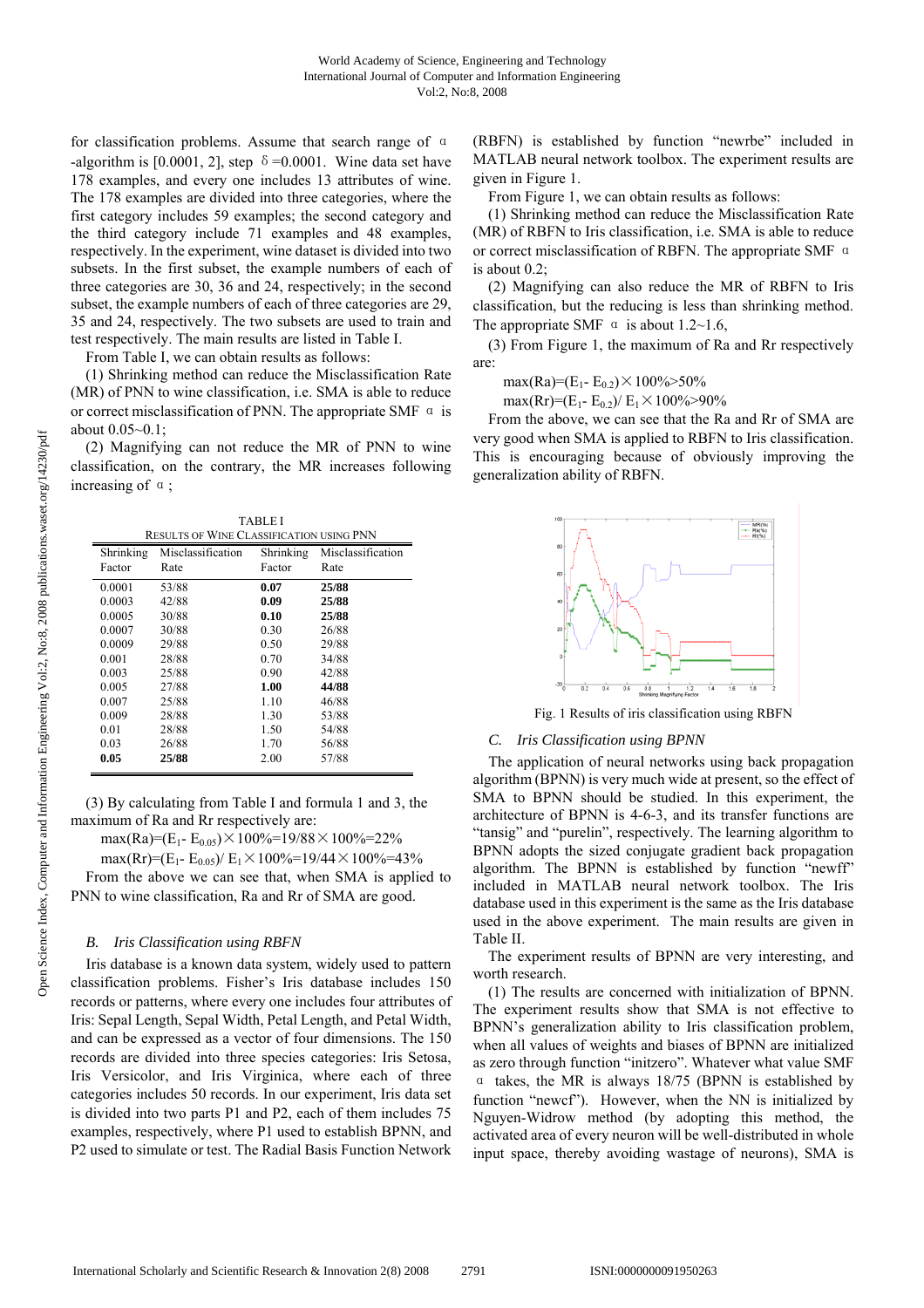effective. At this time, the maximum of values of Ra and Rr respectively are:

$$
\max(Ra)=(E_1-E_{0.28})\times 100\%=9.55/75\times 100\%=13\%
$$

max(Rr)=(E<sub>1</sub>- E<sub>0.28</sub>)/ E<sub>1</sub>×100%=9.55/10.85×100%=88%

(2) Random initialization makes the work results of BPNN correspondingly change. Table 2 lists the mean of MR value for the 20 runs.

(3) Magnifying approach is effective to BPNN, i.e. it can improve the BPNN's generalization ability. To Iris classification problem, the maximum of Ra and Rr respectively are:

max(Ra)=(E<sub>1</sub>- E<sub>1.08.</sub>) × 100%=7.7/75 × 100%=10% max(Rr)=(E<sub>1</sub>- E<sub>1.08</sub>)/ E<sub>1</sub> $\times$ 100%

 $=7.7/10.85\times100\% = 71\%$ 

It is clear that magnifying approach can also increase the generalization ability of BPNN. Of cause, shrinking is more effective than magnifying. The above experiment results may be not the optimal, but the conclusions are still effective.

TABLE II

| <b>RESULTS OF IRIS CLASSIFICATION USING BPNN</b> |                   |           |                   |  |
|--------------------------------------------------|-------------------|-----------|-------------------|--|
| Shrinking                                        | Misclassification | Shrinking | Misclassification |  |
| Factor                                           | Rate              | Factor    | Rate              |  |
| 0.24                                             | 1.70/75           | 0.68      | 3.25/75           |  |
| 0.28                                             | 1.30/75           | 0.70      | 4.90/75           |  |
| 0.30                                             | 3.45/75           | 0.74      | 5.45/75           |  |
| 0.34                                             | 1.60/75           | 0.78      | 9.30/75           |  |
| 0.38                                             | 4.50/75           | 0.80      | 3.45/75           |  |
| 0.40                                             | 3.30/75           | 0.84      | 1.55/75           |  |
| 0.44                                             | 1.90/75           | 0.88      | 2.75/75           |  |
| 0.48                                             | 2.85/75           | 0.90      | 1.35/75           |  |
| 0.50                                             | 2.00/75           | 0.94      | 5.30/75           |  |
| 0.54                                             | 8.20/75           | 0.98      | 3.00/75           |  |
| 0.58                                             | 3.30/75           | 1.00      | 10.85/75          |  |
| 0.60                                             | 2.10/75           | 1.04      | 10.45/75          |  |
| 0.64                                             | 5.30/75           | 1.08      | 3.15/75           |  |
|                                                  |                   |           |                   |  |

In addition, we have made the experiment to Wine classification using Radial Basis Function Network (RBFN), the experiment to Iris classification using PNN and the experiment to wine classification using Learning Vector Quantization Network (LVQN), with expectant effects. The experiment results of the former are as follows:

(1) Appropriate SMF  $\alpha$  is about 0.02;

(2) In the experiment range, magnifying is not effective;

(3) At this time, the maximum of Ra and Rr respectively are: max(Ra)=(E<sub>1</sub>- E<sub>0.02</sub>) × 100%=39/88 × 100%=%44

max(Rr)=(E<sub>1</sub>- E<sub>0.02</sub>)/ E<sub>1</sub> $\times$ 100%=39/59 $\times$ 100%=66%

The experiment results of wine classification using LVQN are weaker,

max(Ra)=(E<sub>1</sub>- E<sub>2.0</sub>) × 100%=2/88 × 100%=2.3%

max(Rr)=(E<sub>1</sub>- E<sub>2.0</sub>)/ E<sub>1</sub>×100%=2/27×100%=7.4%

However, we need to point out that it is not invalid, although here the functioning of SMA improving generalization ability of LVQN is less effective. In fact sometimes, improving 1% can be crucial. In addition, LVQN's results of learning and simulation are concerned with its initialization.

# IV. DISCUSSIONS AND ANALYSES

Why can such simple SMA and  $\alpha$ -algorithm improve the NN's generalization ability and be very much obvious sometimes? Analyzing the results of experiments and exploring its causes, we think that there are several aspects as follows:

(1) Neural network belongs to the soft computation or not classical computation, having uncertainty and fuzziness in essence. This uncertainty and fuzziness are the application foundation of SMA.

(2) Shrinking approach is similar to a shrinking glass, in which the differences between two objects are shrunk or fuzzed. To neural networks, it shrinks or fuzzes the difference between training set and testing set (or new patterns), thereby promoting the adaptability of data which is similar to training example, i.e. improving the generalization ability of NNs. For instance, in Iris database, there is such a data  $p_1 = [x_1, x_2, x_3, x_4] = [60, 22, 50, 15]$ , which is of the third species. But when using the created PNN to simulate and test the testing set  $p_l$ , it is misclassified as the second species, being one of three misclassified examples. However, when using SMA, taking SMF  $\alpha = 0.04 - 0.08$ , and recreating PNN and testing to *p1*, the previous mistake disappears, correcting one of total of three mistakes. To understand its reasons, we can do such analysis: randomly take a example from training set, which is of the third species, for example,  $p=[x_1,x_2,x_3,x_4]=[63,28,51,15]$ . Standing on fuzzy theory, we might as well can regard *p* and *p<sup>1</sup>* as another kind of fuzzy set, however, their membership function's vale range is not in normal [0, 1], but in [0,100]. If using Hamming distance formula directly to calculate the semantic distance between  $p$  and  $p_l$ , then it is

$$
d(p, p_1) = \frac{1}{4} \times \sum_{i=1}^{4} |\mu_{p(x_i)} - \mu_{p(x_i)}| = \frac{1}{4} (3 + 6 + 1 + 0) = 2.5
$$

While adopting SMA ( $\alpha$  =0.05), it becomes

$$
d(\alpha.p, \alpha.p_1) = \frac{\alpha}{4} \times \sum_{i=1}^{4} |\mu_{p(x)-} \mu_{p1(x)}|
$$
  
=  $\frac{1}{4} \times 0.05 \times (3 + 6 + 1 + 0) = 0.125$ 

Obviously, the fuzz functioning of SMA makes semantic distance between training data and test data reduce many times, PNN therefore correctly classifies  $p_l$  as the third species.

(3) The regularization method can improve generalization ability of NNs, at the same time here we can take advantage of the point to interpret the functioning of SMA.

Under the condition that size of training set is kept, the NN's generalization ability inseparable from NN's scale. If NN's scale is much less than the training set's size, then the chance of overfitting is very little. On the contrary, to the same training example set, if the NN is on a large scale, then there is much probability of overfitting. But to a specific problem, it is very difficult to determine the NN's scale. The regularization method develops a new style. It modifies the NN's performance function of training in order to improve NN's generalization ability. In general NN's performance function of training is the mean squared error function, i.e.